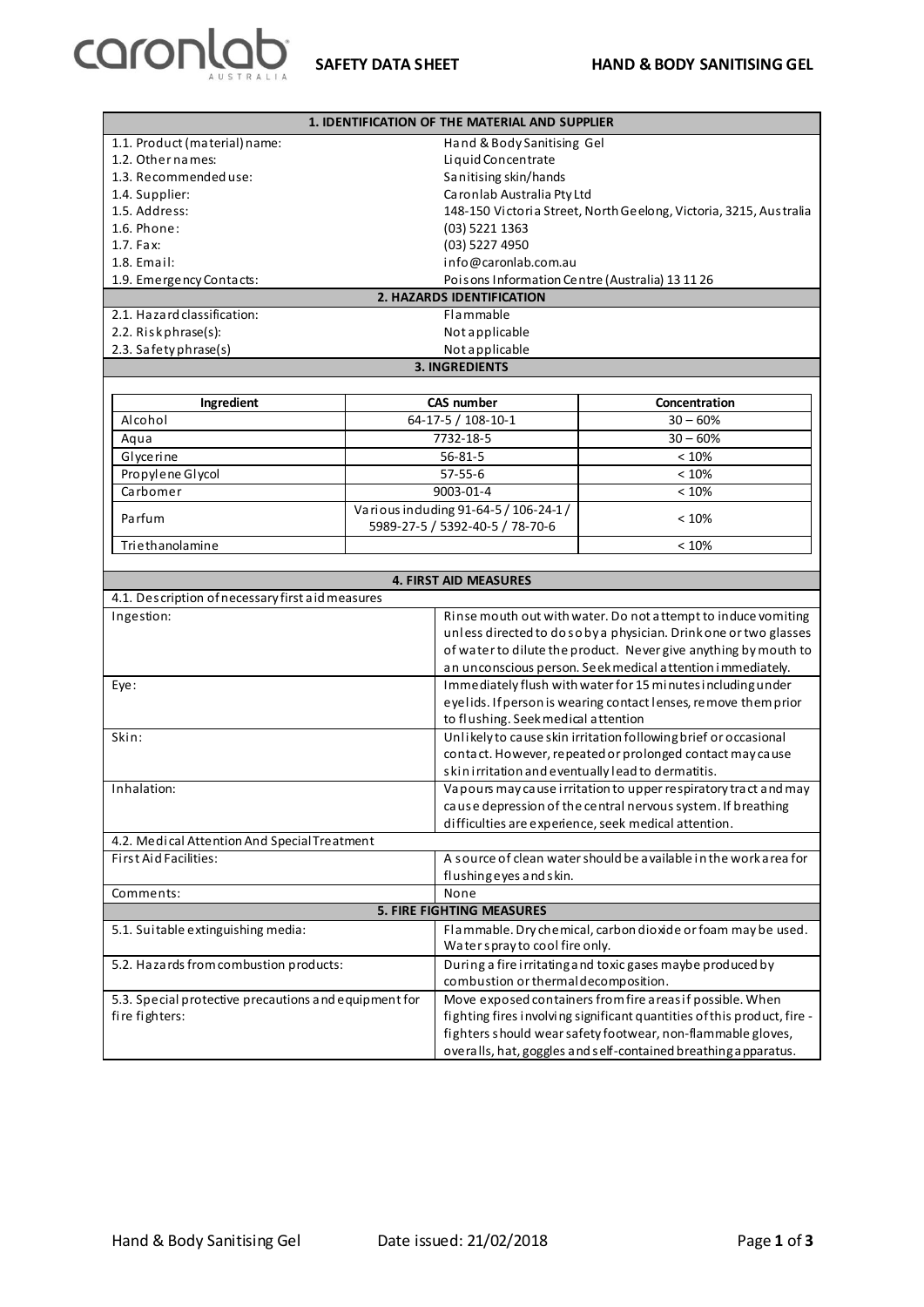



| <b>6. ACCIDENTAL RELEASE MEASURES</b>                    |                                                                                            |  |  |
|----------------------------------------------------------|--------------------------------------------------------------------------------------------|--|--|
| 6.1. Emergency procedures:                               | Prevent product from entering drains                                                       |  |  |
| 6.2. Methods and materials for containment and clean     | Minor spills: mop up bulk and dilute remainder with water.                                 |  |  |
| up:                                                      | Major spills: treat as industrial waste                                                    |  |  |
| 7. HANDLING AND STORAGE                                  |                                                                                            |  |  |
| 7.1. Precautions for safe handling:                      | Observe precautions found on label. Handlein accordance with                               |  |  |
|                                                          | good industrial hygiene and safety practice.                                               |  |  |
| 7.2. Conditions for safe storage, including any          | Product is regulated as a Class 3 Dangerous Goods when stored                              |  |  |
| incompatibilities:                                       | in quantities exceeding 300mL. Keep container closed. Store in a                           |  |  |
|                                                          | cool, dry place. Keep away from fire or flame.                                             |  |  |
|                                                          | 8. EXPOSURE CONTROLS/PERSONAL PROTECTION                                                   |  |  |
| 8.1. National exposure standards                         | None allocated                                                                             |  |  |
| 8.2. Biological limit values                             | None allocated                                                                             |  |  |
| 8.3. Engineering controls                                | Use in a well-ventilated a rea.                                                            |  |  |
| 8.4. Personal protective equipment                       | Gloves may be used to minimise contact.                                                    |  |  |
|                                                          |                                                                                            |  |  |
|                                                          | 9. PHYSICAL AND CHEMICAL PROPERTIES                                                        |  |  |
| 9.1. Appearance:                                         | Clear pourable gel                                                                         |  |  |
| 9.2. Odour:                                              | Characteristic of alcohol with underlying lemon fragrance                                  |  |  |
| 9.3. pH:                                                 | $6.0 - 7.5$ (20 <sup>°</sup> C)                                                            |  |  |
| 9.4. Vapour Pressure:                                    | 5.7 kPa @ 20°C (ethanol)                                                                   |  |  |
| 9.5. Vapour density:                                     | Not known                                                                                  |  |  |
| 9.6. Boiling point/range:                                | 76°C (ethanol)                                                                             |  |  |
| 9.7. Melting point:                                      | Not applicable                                                                             |  |  |
| 9.8. Solubility in water:                                | Soluble                                                                                    |  |  |
| 9.9. Specific gravity:                                   | $0.89 - 0.93$ g/mL                                                                         |  |  |
| 9.10. Flash Point:                                       | $24^{\circ}$ C                                                                             |  |  |
| 9.11. Viscosity at room temperature:                     | Liquid                                                                                     |  |  |
| 9.12. Percent volatile:                                  | Notknown                                                                                   |  |  |
|                                                          | <b>10. STABILITY AND REACTIVITY</b>                                                        |  |  |
| 10.1. Chemical Stability:                                | Stable under normal conditions                                                             |  |  |
| 10.2. Conditions to a void:                              |                                                                                            |  |  |
| 10.3. Incompatible materials:                            | Notknown                                                                                   |  |  |
| 10.4. Hazardous decomposition products:                  | No particular incompatibilities<br>Combustion may yield small amounts of oxides of carbon, |  |  |
|                                                          |                                                                                            |  |  |
|                                                          | smoke, incomplete combustion products, flammable                                           |  |  |
| 10.5. Hazardous reactions:                               | hydrocarbons.<br>None known                                                                |  |  |
|                                                          | 11. TOXICOLOGICAL INFORMATION                                                              |  |  |
|                                                          |                                                                                            |  |  |
| 11.1. Likely routes of exposure:                         | Skin, eyes, inhaled.                                                                       |  |  |
| 11.2. Health effects from the likely routes of exposure: |                                                                                            |  |  |
| 11.2.1. Acute                                            | No specific toxicological data is a vailable.                                              |  |  |
| Ingestion:                                               | Product may induce nausea, vomiting, pain & diarrhoea.                                     |  |  |
| Eye:                                                     | Product may induce pain, redness, swelling and tearing.                                    |  |  |
| Skin:                                                    | Not expected to be an irritant.                                                            |  |  |
| Inhalation:                                              | May cause irritation of the upper respiratory tract                                        |  |  |
| 11.2.2. Chronic                                          | No long term effects are known.                                                            |  |  |
| 11.3. Other Information:                                 | None                                                                                       |  |  |
| 12. ECOLOGICAL INFORMATION                               |                                                                                            |  |  |
| 12.1. Ecotoxicity:                                       | Avoid product entering drains                                                              |  |  |
| 12.2. Persistence and degradability:                     | Readily biodegradable                                                                      |  |  |
| 12.3. Mobility:                                          | Ethanol is expected to have high mobility in soil                                          |  |  |
| 13. DISPOSAL CONSIDERATIONS                              |                                                                                            |  |  |
| 13.1. Disposal methods and containers:                   | Do not allow wash water from cleaning or process equipment to                              |  |  |
|                                                          | enter drains. Dispose of according to local and state regulations.                         |  |  |
|                                                          | Contact relevant authority for details. No special considerations                          |  |  |
|                                                          | for containers.                                                                            |  |  |
| 13.2. Special precautions for landfill or incineration:  | As above                                                                                   |  |  |
| 14. TRANSPORT INFORMATION                                |                                                                                            |  |  |
| 14.1. UN Number:                                         | 1170                                                                                       |  |  |
| 14.2. UN Proper Shipping Name:                           | Ethanol (Ethyl Alcohol) or Ethanol Solution (Ethyl Alcohol                                 |  |  |
|                                                          | Solution) (contains ethanol)                                                               |  |  |